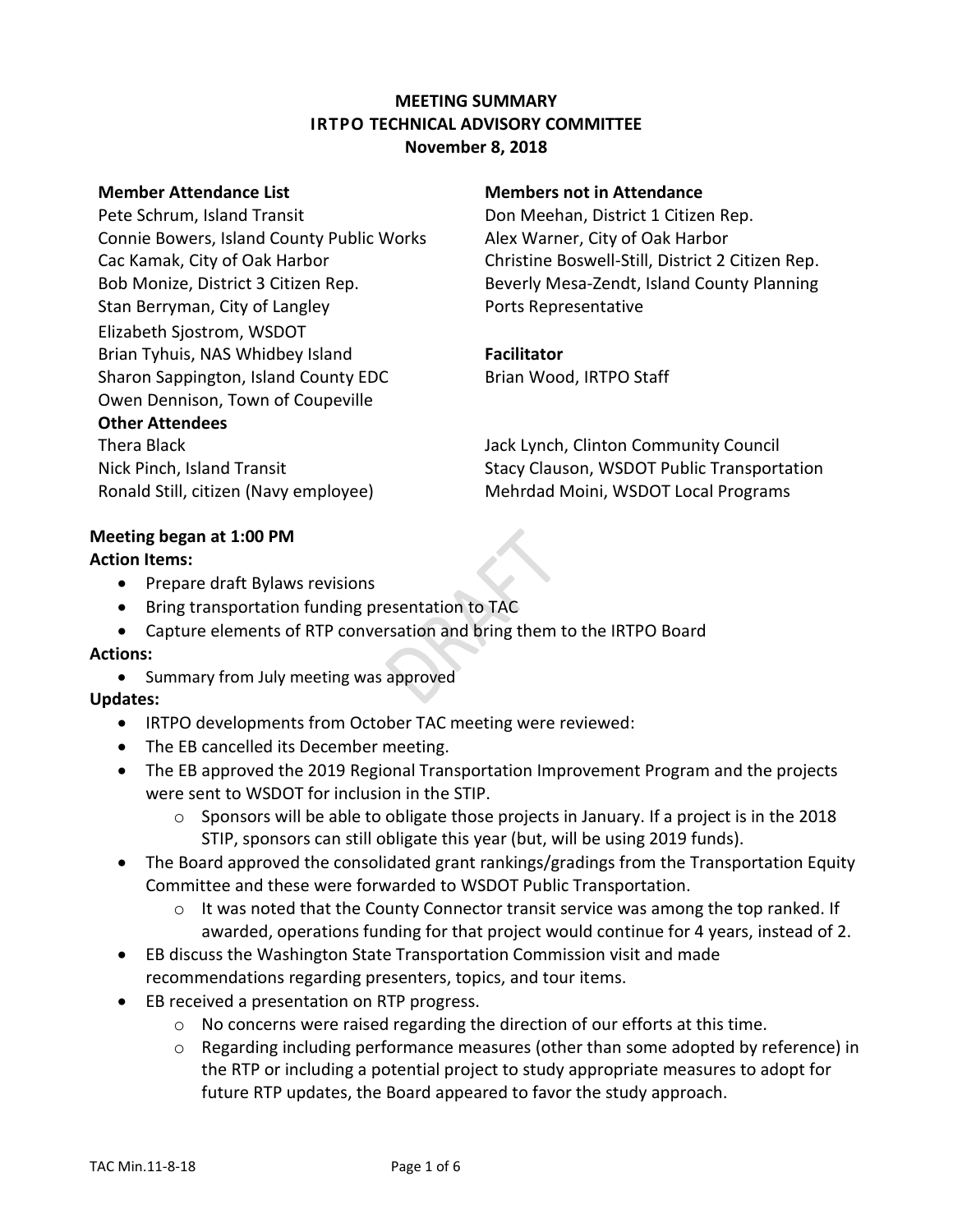A presentation by WSDOT regarding project funding/development was made that would be useful to bring to TAC members in the future.

Regional Transportation Plan Workshop (copied from consultant report):

The workshop kicked off with discussions about economic vitality and ways in which transportation and the economy intersect. It then moved into discussions about land use, and the ways in which transportation and land use intersect. This provided the foundation for discussions about specific issues and opportunities to strengthen the region's transportation system and the ways in which it supports other community objectives.

This recap summarizes ideas by specific topics, regardless of when in the discussion the points were raised. Where possible, the recap retains the linkage between transportation and other community objectives.

This information will be merged with the context and strategies developed over the last couple of months to create a more complete picture of regional issues and opportunities shaping the IRTPO long-range plan.

## **Economic Considerations:**

- **Scenic Isle Way**, Island segment of 400-mile Scenic Highway corridor. Note "Isle Way" and not Highway, on Whidbey. Economic opportunity is associated not just with the Isle Way itself but in the adjacent communities and businesses. There is much untapped opportunity waiting to be tapped. Opportunities include signage and visual indicators, maps, ferry promotional brochures, online and web-based tools. Also, Intersection design and other driver cues? Innovative partnership opportunities. Broaden participation – for example, State Parks is missing from today's discussion.
- **NASWI**, in terms of direct employment as well as spin-off economic benefits. NASWI presence in Oak Harbor and the County is a community within a community. Overlapping interests related to transportation, housing, land use.
- **Goods and freight movement** supports the economy. The production economy manufacturing and agriculture – is important part of the Island Region economy. Unique needs and considerations, in terms of materials and freight shipment as well as workforce commute (ancillary but related, housing affordability for work force). Transportation reliability is paramount in keeping these businesses. These are good paying jobs that support Island economy. Nichols Brothers Boat Builders – important employer and business; also important business for Washington, in meeting the boat-building needs of WSF.
- **I-5 proximity** is factor in business recruitment challenge is that the measured distance is not the actual distance. Mukilteo ferry schedule issues and congestion on Deception Pass bridge during summer months make those unreliable connections. IRTPO initiative - SR 532 corridor strategy in collaboration with Stanwood, Island Transit, WSDOT, etc, is an opportunity to integrate economic opportunity into the corridor planning process – business recruitment, jobs-housing balance, workforce mobility-transitregional connections. Ensuring reliable access supports regional business development efforts. If Island Region hopes to reduce demand for outbound commuting by growing more family-wage jobs within the region, it has to overcome unreliable connections to the I-5 corridor as an impediment to business recruitment.
- **Tourism.** Notable, highly visible component of the economy. But tourism is a catch-all phrase that warrants better definition when thinking of how it relates to regional transportation opportunities. Of particular interest is recreational or active tourism – biking, hiking, paddling, more. Excellent bike and trail facilities already in place, with more to come. Waterfront access. Temperate, rain-shadow climate. Why aren't Whidbey and Camano as renowned for biking, outdoor recreation opportunities as San Juan Islands when conditions here are even better? Untapped transportation-economic leverage opportunity. Effort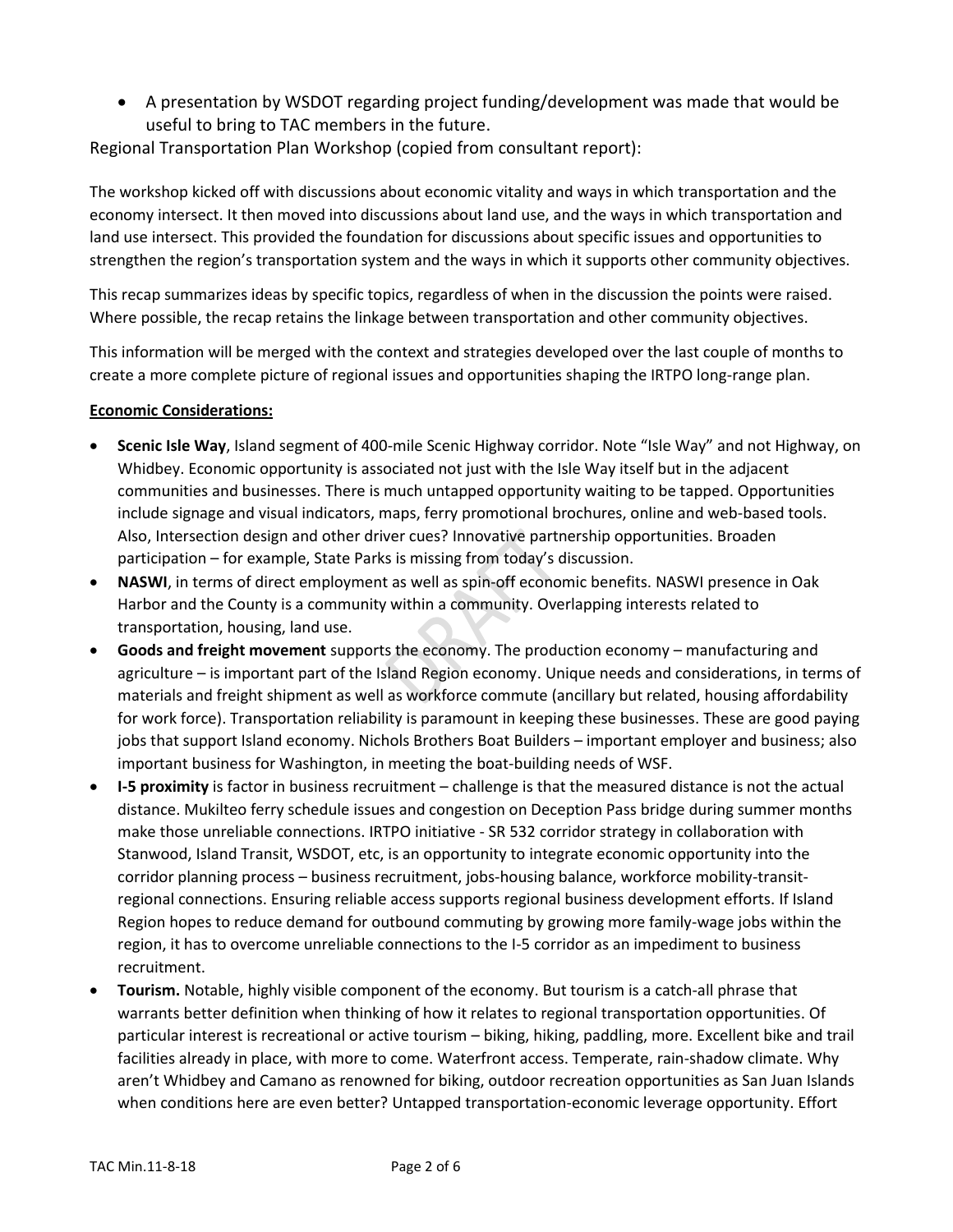should be made to encourage getting here by bike or transit via promotional efforts but also with supporting infrastructure that supports longer-duration park-and-ride/park-and-bike opportunities.

- **Commuters** are a huge part of the Island Region's economy, bringing home paychecks that support local businesses. That commuter economy depends in large measure on the ferry system that connects Island residents to jobs in the Puget Sound region – there's a particularly strong relationship with Everett and the Boeing employment center that doesn't seem to be reflected in state analyses. Doing that efficiently by ferry requires reliable and efficient transit connections on both sides of the ferry, and adequate park-andride facilities offering reasonable accommodation and access. The alternative is just getting ever more cars into and out of ferry terminals and their host communities, and over the water. Ferries need transit, to reduce drive-on demand. Transit needs ferry schedule reliability to make timed connections. Transit and ferries both need high quality park-and-ride facilities and good pedestrian connections between park-andride and ferry terminals, boarding.
- **Missed economic opportunity.** How much of the traffic entering the Island Region is merely passing through? Or, in the case of Deception Pass, merely entering and then turning around after looking at the bridge? How much tourism traffic is passing through on its way to San Juan Islands without stopping? What about freight avoiding I-5 on its way to/from Whatcom County or Canada? To what extent is SR 525/SR 20 part of the I-5 corridor? There are big data gaps of interest to many stakeholders – region, cities and county, economic development councils and ports, WSDOT, WSF (also PSRC, FMSIB).

### **Land Use Considerations**:

- **RAIDs** (Rural Areas of Intense Development) provide targeted opportunities in rural areas to create conditions that support walking, biking, and transit as well as driving. Close coordination needed between transportation and land use, other considerations like economic development and sewage. Strategies should be targeted to needs and objectives of specific areas:
	- o *Clinton* untapped potential as mixed-use transportation hub that can capture some economic benefit of the ferry terminal for the region. Note that Mukilteo ferry terminal retrofit will create significant economic opportunity on that side of the ferry crossing.
	- o *Freeland* mix of housing and jobs, important manufacturing jobs and freight mobility needs. Direct access to/from SR 525. Planned improvements will enhance SR 525 pedestrian crossing opportunity at the Freeland park-and-ride. Highway intersection treatments affect visibility, access to/from Freeland. They can be optimized.
	- o *Terry's Corner* predominant RAID opportunity on Camano Island, though not the only commercial center. Limited pedestrian or bike access between Terry's Corner businesses/parkand-ride and the neighborhoods on Arrowhead Road, North Camano Drive, intersection of E Cross Island Road/Arrowhead Road/Camano Drive.
	- o *Bayview* prime candidate for future South Whidbey Transit Center for Island Transit, coordinated with park-and-ride. This RAID already has a diverse mix of businesses in the area – better multimodal connections can link together the adjacent activities with the center and the potential additional regional connections. Opportunity for better and more cost-effective service to/from Langley, improved coordination with Clinton ferry terminal.
- **Gateways** are critical access points to/from the Island Region. Each of the four gateways has a unique set of constraints and key stakeholders. Tailored strategies will support mobility at each gateway and tap other regional and local objectives.
	- o *Clinton* also a RAID, the Clinton gateway is dominated by the Clinton-Mukilteo ferry and terminal, and the traffic passing through to and from the ferry. This hub supports regionallysignificant inbound/outbound commuter and tourism traffic associated with the region as well as being a critical link for pass-through traffic not stopping in the region. Combination of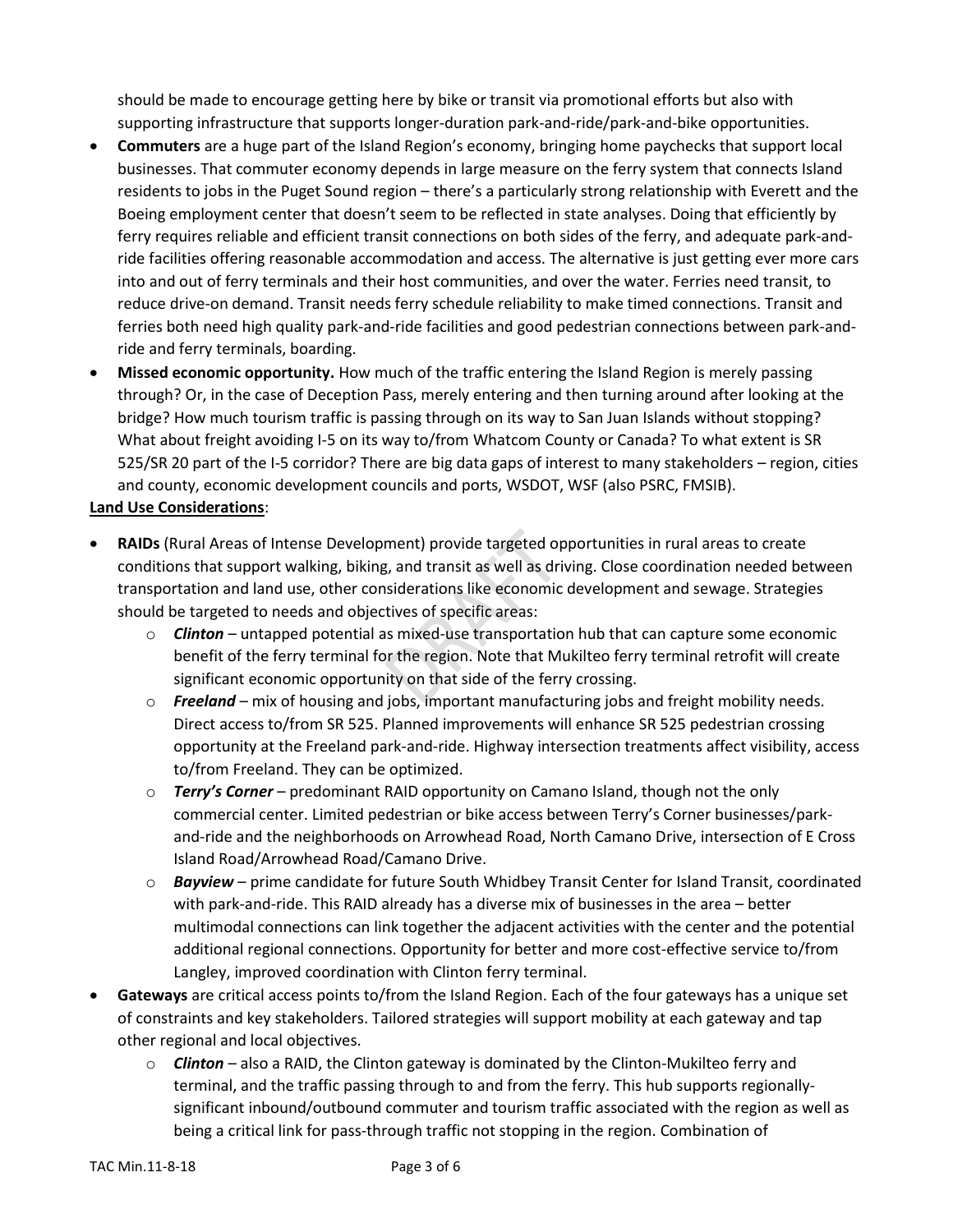transportation and land use strategies can help make this a more effective transportation hub. Regional partners include IRTPO, County, IT, WSDOT, WSF, Mukilteo, PSRC.

- o *Coupeville* the ferry terminal at Coupeville/Keystone is outside of any developed area and is located in a state park. This is not an area for future mixed-use development. However, access to and from the ferry terminal is problematic, as are the traffic impacts on the town of Coupeville. A ferry reservation system is in place here that is not in place at Clinton – extends to commercial and freight traffic. Critical route linking NASWI to Naval bases in Kitsap County. This hub supports regionally-significant inbound/outbound commuter and tourism traffic associated with the region as well as being a critical link for pass-through traffic not stopping in the region. Regional partners include IRTPO, County, IT, Coupeville, WA State Parks, WSDOT, WSF, Port Townsend, PRTPO.
- o *Deception Pass* access via a historic bridge located in the most visited state park in Washington creates significant congestion in summer months, and vulnerabilities year-round. Inefficiencies associated with turning movements, shoulder parking, pedestrian sightseers. There is a question as to the role that the Discover Pass may play in encouraging inefficient shoulder parking by people looking to avoid the need for a pass. Can State Parks limit shoulder parking as a means of minimizing this? Note that SR 20 through Deception Pass is on an easement granted by State Parks – it is not on WSDOT right-of-way. All fuel deliveries to Whidbey Island come over the Deception Pass bridge – no bridge, no fuel. Fuel trucks cannot use the ferries. Question as to how much economic benefit spins off to Oak Harbor – congestion impacts with no economic benefit? Regional partners include IRTPO, State Parks, Oak Harbor, County, IT, WSDOT, Skagit County, SCOG.
- o *Terry's Corner* access via a bridge (to/from Camano Island). Strong outbound/inbound commute patterns – 17,000 residents and 400 jobs on the island. Future growth is constrained by water availability though that may be changing somewhat. Gateway considerations here must include Stanwood. Possibly also entirety of SR 532 corridor for its linkage to I-5? Southern terminus of SR 532 at Camano Drive and Sunrise Boulevard is good candidate for roundabout treatment. Improve traffic flow and reduce platoons and queueing, improve non-motorized connectivity. Vulnerability associated with bridge access; crashes on or near the bridge impacts the network upstream and downstream. Regional partners include IRTPO, County, IT, WSDOT, Stanwood, Snohomish County.

## **Opportunities:**

- **Active Travel Plan -** Assess conditions for biking, walking, and transit access region-wide a coordinated regional approach - and develop tailored strategies to improve those conditions based on needs and opportunities in different locations. This would include the region's municipalities – Oak Harbor, Coupeville, Langley – and its rural centers – Clinton, Bayview, Freeland, Terry's Corner – as well as rural areas in general. Bike access onto NASWI should be included, especially mechanisms to alleviate the queue delay with cars at a minimum of one gate (Saratoga?). Potential Deception Pass opportunity? Link Active Travel Plan to other local and regional community objectives related to land use, economic vitality, multimodal connectivity, equitable access for all.
- **Freight Insights** Understand regional perspective on freight shipping to/from businesses and industries across the region. What are their concerns, considerations? NASWI actively works to avoid I-5 due to unreliable travel. Others? How does this affect truck traffic on the Coupeville ferry? Need to understand from the perspective of the region's shippers and industry how the system works before knowing how to best support their mobility needs.
- **NASWI On-base Transit Access Pilot Program** New pilot program starting soon. Island Transit will provide direct access onto base. Gates are not set up to handle HOV differently than single-occupant vehicles. Identify and pursue opportunities to create an HOV access incentive, for transit as well as carpool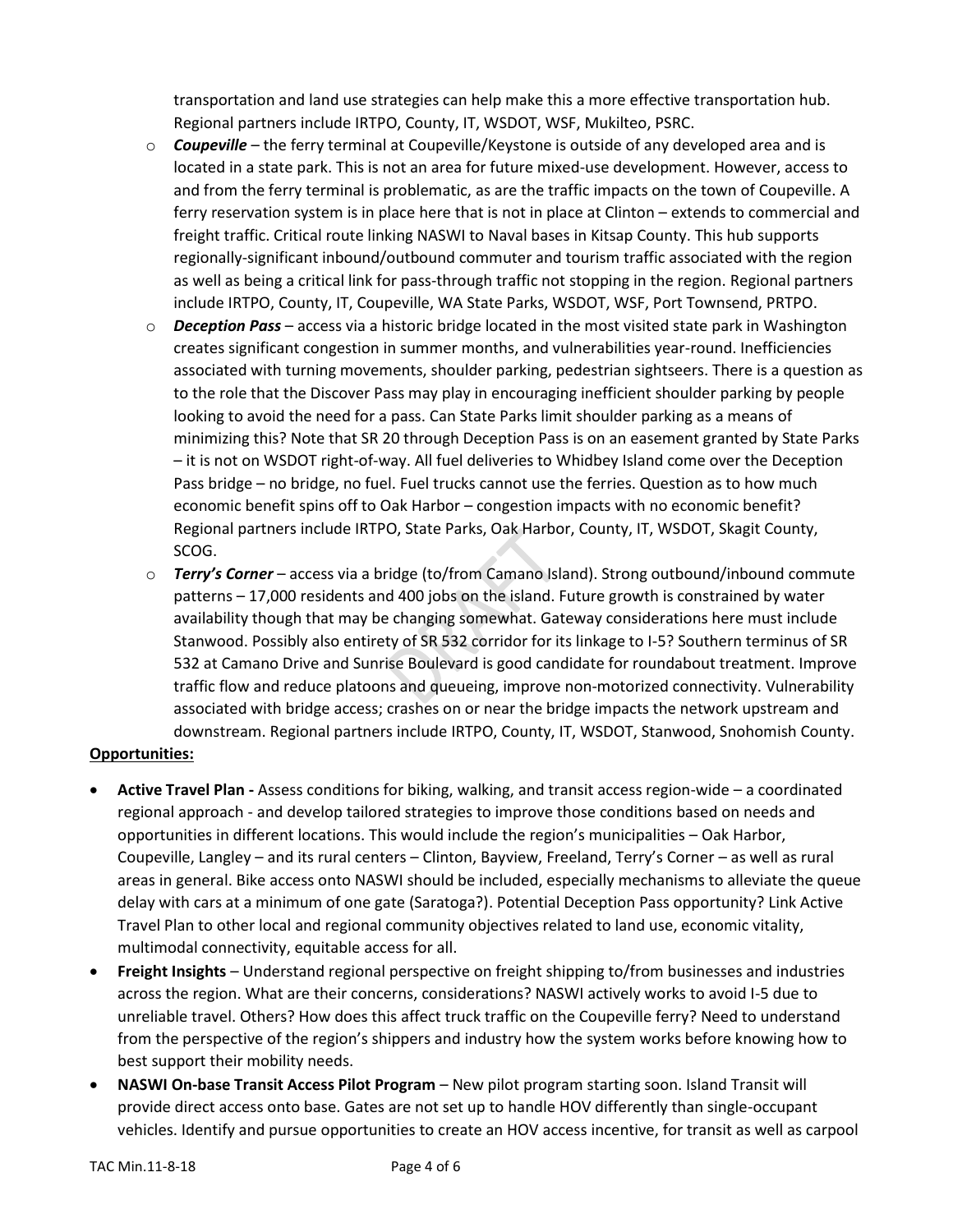and vanpool. Queue jump lane? Expedite entry as incentive to reduce number of vehicles entering/exiting base every day, on-base parking demand. Could also apply to bike riders. Collaborate with NASWI staff on best approach for coordination, and to identify leverage opportunities unique to the military.

- **Freeland Access** RAB opportunities on SR 525 to improve access onto and off of SR 525, define entry and exit into town, support local economy and land use objectives. Strong RAID potential. Opportunity for transport to help catalyze other land use, economic objectives. Central location at Fish and Main. Eastern entry at Harbor Avenue or Scott? Western entry located to support NBBB – at Woodard? Look at IT access issues and opportunities, community place-making goals, freight and commercial access.
- **SR 20 Oak Harbor Strategy** Construction funding for roundabouts is available beginning in 2027, meaning there is less than ten years to do a refresh of the corridor study in light of current plans and objectives, recent investments, to be ready for CN funding. Ensure corridor limits are correct – seems that it needs to go further north than the prior study to achieve full effect. Transit access, operational considerations need to be a factor from the start. How does corridor design/operations support local land use objectives throughout the city? Currently SR 20 divides the city in half – look for ways to minimize that effect and support better cross-town circulation. Look at opportunity to direct more traffic to Midway Boulevard, the historic waterfront downtown, and its business district by the treatment of the SR 20 intersection at Goldie Street/Midway Boulevard. Pedestrian crossing opportunities must be considered. Economic opportunities, better utilization of whole street grid, visual and directional cues to drivers – local and tourists. Use roundabouts not just as a tool to manage congestion, turning movements, but also potential for economic development role, gateway into Oak Harbor, dispersal of traffic throughout the Oak Harbor grid. This would be good opportunity to look at value of a SR 20 alternate route, perhaps Heller/Ault Field, which would avoid much of the business district.
- **State Parks** vital stakeholder in Island Region's transportation future. Economic, too how much of current congestion yields any economic benefit for Island Region, Oak Harbor? Can there be economic opportunity for State Parks, too, that has transportation benefit for Parks and the Region? Especially on the north end of Whidbey, but perhaps some untapped opportunities at Coupeville. State Parks has to feel pressed, too, to deal with congestion issues. Is there a role for an off-site shuttle system to alleviate issues, and what would that take? Work together. See this as a fresh opportunity to collaborate and find win-win measures that improve access, mobility, and perhaps even increased economic opportunity for all the partners.
- **Census Urban Boundaries** Refine designated urban-rural boundaries resulting from the decennial Census that are used in the apportionment of transportation funds. Use the window of opportunity right after the 2020 Census to adjust urban/rural boundary designations to best align with desired land use and transportation context.
- **Island Region Ferry Strategy** how do ferries fit into the Island Region's long-range future? Inter-island connectivity via a foot ferry or water taxi? Passenger-only ferry between Whidbey and Everett, via Clinton or Langley? Estimated long-range demand for existing ferry service? Clarify role for park-and-ride facilities, bike and pedestrian access, overhead boarding, importance of back-up or reserve ferries when one is out of commission.
- **Travel Data** origin-and-destination survey data at each of the four gateways, surveying passenger and freight traffic (includes ferries). Purpose is to better understand characteristics of traffic originating or terminating in the Island Region, and characteristics of traffic passing through the region. Other findings may include: better understanding how SR 20/SR 525 is serving as an alternate route / relief valve for I-5; economic spin-off benefits associated with pass-through traffic; potential to divert more vehicle traffic to transit or non-motorized with the right mix of infrastructure, services, and incentives. Note: Island Transit has been monitoring and recording usage, conditions of the region's park-and-ride lots for about 1 % years.